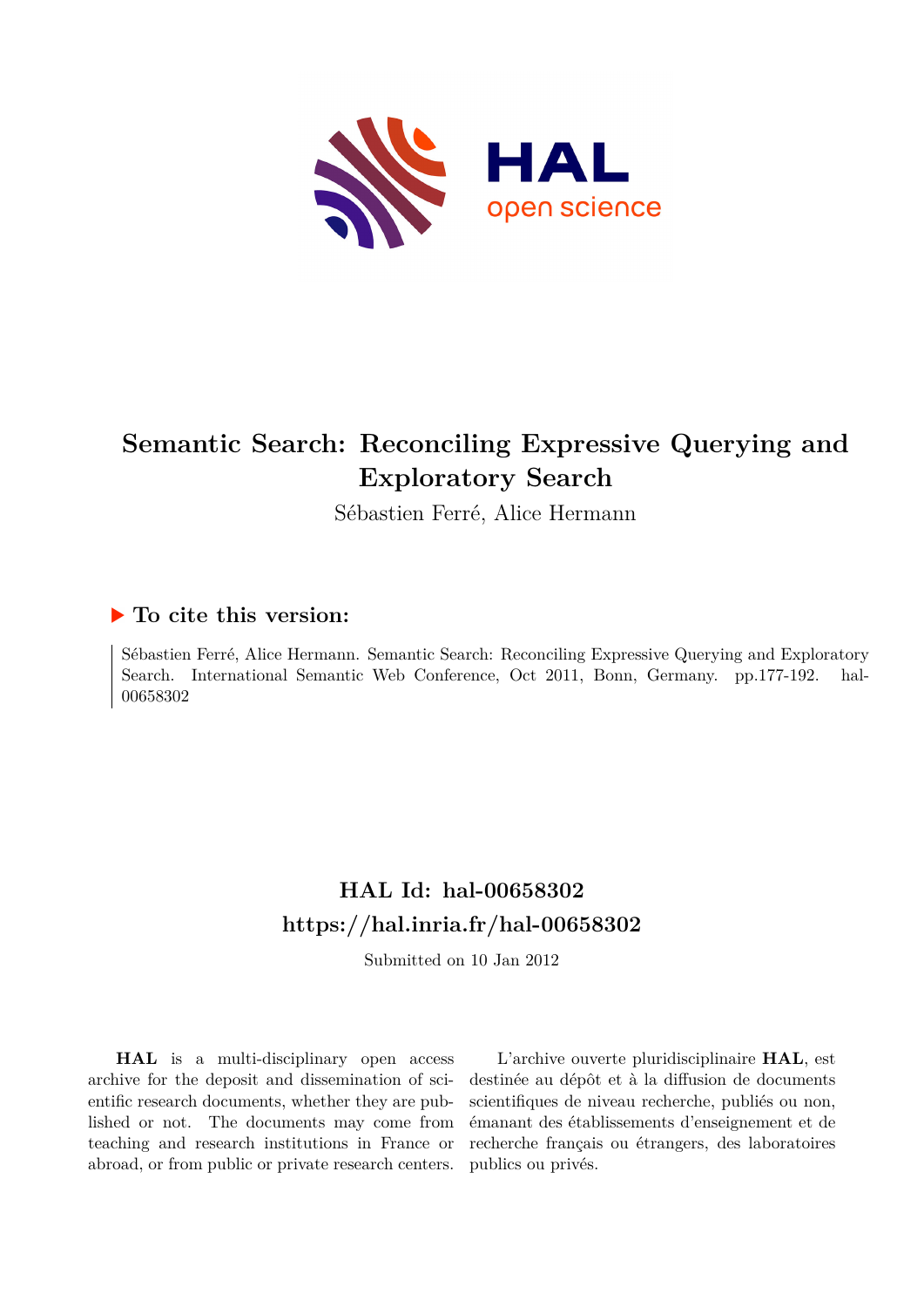# Semantic Search: Reconciling Expressive Querying and Exploratory Search

Sébastien Ferré<sup>1</sup> and Alice Hermann<sup>2</sup>

<sup>1</sup> IRISA/Université de Rennes 1, Campus de Beaulieu, 35042 Rennes cedex, France ferre@irisa.fr 2 IRISA/INSA de Rennes, Campus de Beaulieu, 35708 Rennes cedex 7, France alice.hermann@irisa.fr

Abstract. Faceted search and querying are two well-known paradigms to search the Semantic Web. Querying languages, such as SPARQL, offer expressive means for searching RDF datasets, but they are difficult to use. Query assistants help users to write well-formed queries, but they do not prevent empty results. Faceted search supports exploratory search, i.e., guided navigation that returns rich feedbacks to users, and prevents them to fall in dead-ends (empty results). However, faceted search systems do not offer the same expressiveness as query languages. We introduce *Query-based Faceted Search* (QFS), the combination of an expressive query language and faceted search, to reconcile the two paradigms. In this paper, the LISQL query language generalizes existing semantic faceted search systems, and covers most features of SPARQL. A prototype, Sewelis (aka. Camelis 2), has been implemented, and a usability evaluation demonstrated that QFS retains the ease-of-use of faceted search, and enables users to build complex queries with little training.

# 1 Introduction

With the growing amount of available resources in the Semantic Web (SW), it is a key issue to provide an easy and effective access to them, not only to specialists, but also to casual users. The challenge is not only to allow users to retrieve particular resources (e.g., flights), but to support them in the exploration of a knowledge base (e.g., which are the destinations? Which are the most frequent flights? With which companies and at which price?). We call the first mode retrieval search, and, following Marchionini [10], the second mode exploratory search. Exploratory search is often associated to faceted search [5,13], but it is also at the core of Logical Information Systems (LIS) [4,2], and Dynamic Taxonomies [12]. Exploratory search allows users to find information without a priori knowledge about either the data or its schema. Faceted search works by suggesting restrictions, i.e., selectors for subsets of the current selection of items. Restrictions are organized into facets, and only those that share items with the current selection are suggested. This has the advantage to provide guided navigation, and to prevent dead-ends, i.e., empty selections. Therefore, faceted search is easy-to-use and safe: easy-to-use because users only have to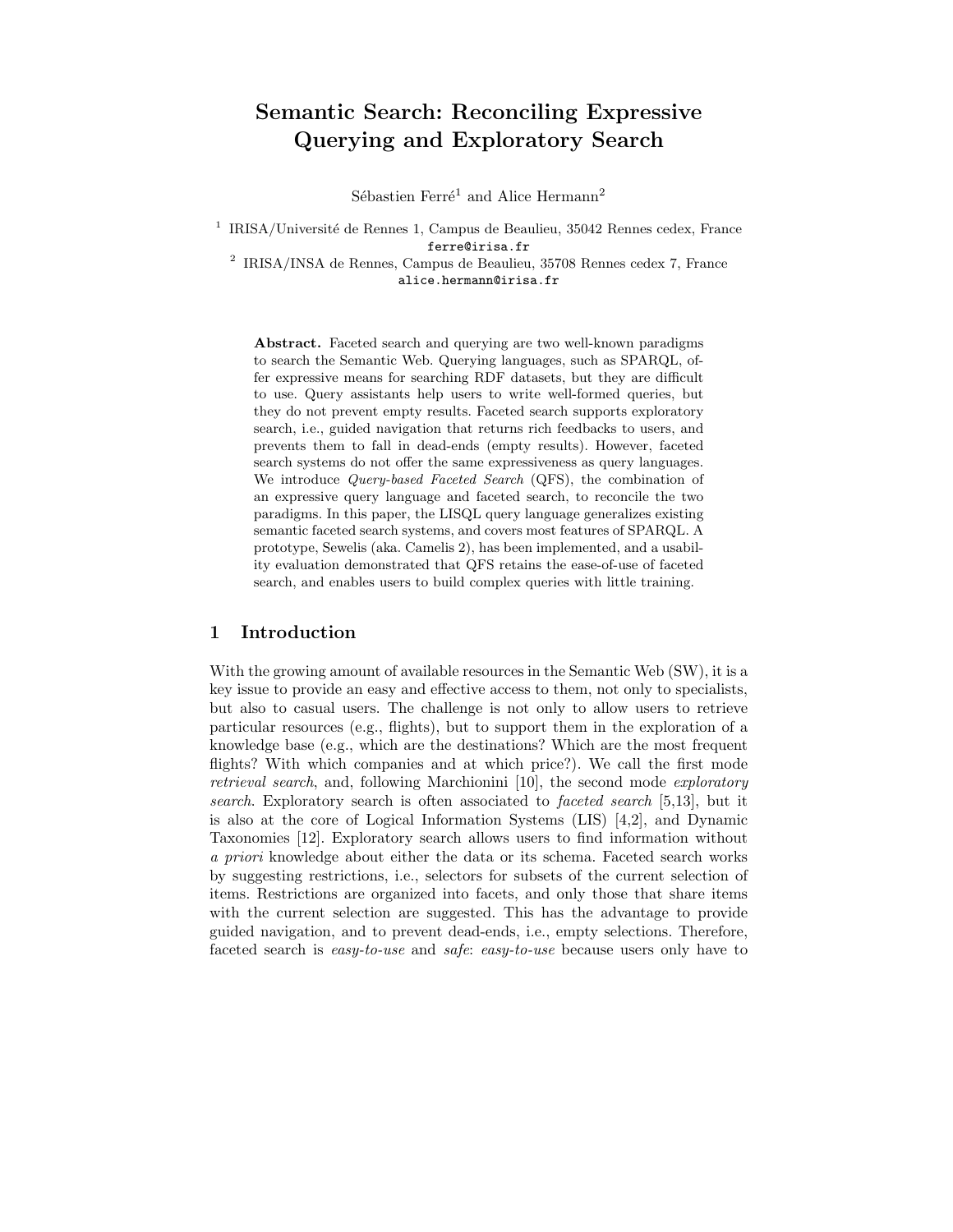choose among the suggested restrictions, and safe because, whatever the choice made by users, the resulting selection is not empty. The selections that can be reached by navigation correspond to queries that are generally limited to conjunctions of restrictions, possibly with negation and disjunction on values. This is far from the expressiveness of query languages for the semantic web, such as SPARQL<sup>3</sup>. There are *semantic faceted search* that extend the expressiveness of reachable queries, but still to a small fragment of SPARQL (e.g., SlashFacet [7], BrowseRDF [11], SOR [9], gFacet [6]). For instance, none of them allow for cycles in graph patterns, unions of complex graph patterns, or negations of complex graph patterns.

Querying languages for the semantic web are quite expressive but are difficult to use, even for specialists. Users are asked to fill an empty field (problem of the writer's block), and nothing prevents them to write a query that has no answer (dead-end). Even if users have a perfect knowledge of the syntax and semantics of the query language, they may be ignorant about the data schema, i.e., the ontology. If they also master the ontology or if they use a graphical query editor (e.g., SemanticCrystal [8], SCRIBO Graphical Editor<sup>4</sup> ) or an auto-completion system (e.g., Ginseng [8]) or keyword query translation (e.g., Hermes [14]), the query will be syntactically correct and semantically consistent w.r.t. the ontology but it can still produce no answer.

The contribution of this paper, *Query-based Faceted Search* (QFS), is to define a semantic search that is  $(1)$  easy to use,  $(2)$  safe, and  $(3)$  expressive. Easeof-use and safeness are retained from existing faceted search systems by keeping their general principles, as well as the visual aspect of their interface. Expressiveness is obtained by representing the current selection by a *query* rather than by a set of items, and by representing navigation links by query transformations rather than by set operations (e.g., intersection, crossing). In this way, the expressiveness of faceted search is determined by the expressiveness of the query language, rather than by the combinatorics of user interface controls. In this paper, the query language, named LISQL, generalizes existing semantic faceted search systems, and covers most features of SPARQL. The use of queries for representing selections in faceted search has other benefits than navigation expressiveness. The current query is an intensional description of the current selection that complements its extensional description (list of items). It informs users in a precise and concise way about their exact position in the navigation space. It can easily be copied and pasted, stored and retrieved later. Finally, it allows expert users to modify the query by hand at any stage of the navigation process, without loosing the ability to proceed by navigation.

The paper is organized as follows. Section 2 discusses the limits of set-based faceted search by formalizing the navigation from selection to selection. Section 3 introduces LISQL queries and their transformations. In Section 4, navigation with QFS is formalized and proved to be *safe* and *complete* w.r.t. LISQL, and efficient. Section 5 reports about a usability evaluation, and Section 6 concludes.

 $3$  see http://www.w3.org/TR/rdf-sparql-query/

<sup>4</sup> http://www.scribo.ws/xwiki/bin/view/Blog/SparqlGraphicalEditor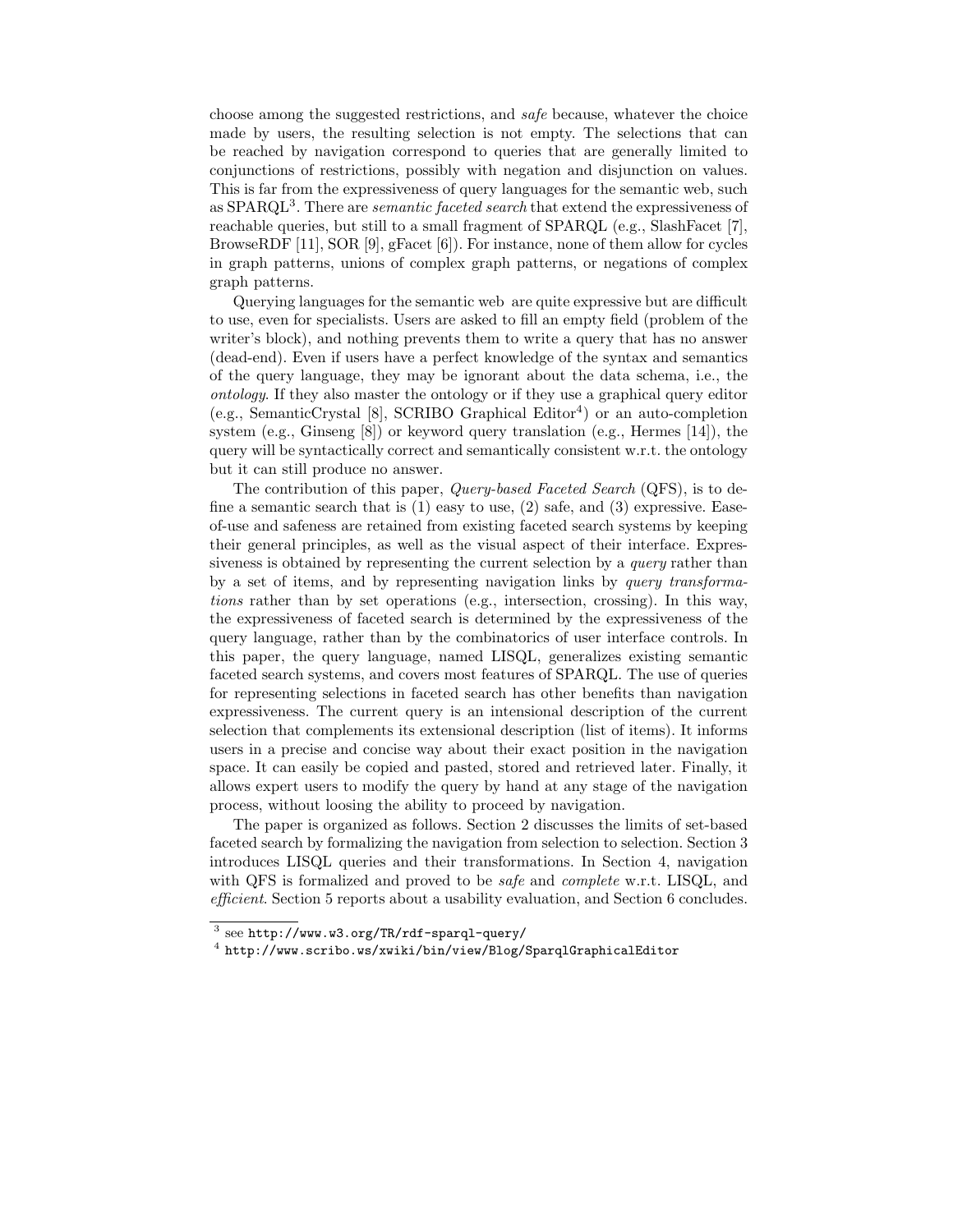## 2 Limits of Set-based Faceted Search

The principle of faceted search [13] is to guide users from selection of items to selection of items. At each navigation step, a new selection is derived by applying a set operation between the current selection  $S$  and a restriction  $R$ . A restriction is a feature that applies to at least one item of the current selection, i.e.,  $S \cap R \neq \emptyset$ . Typically, a feature is a pair facet-value, and the set operation is intersection:  $S := S \cap R$ . The new selection is the set of items that belong to the current selection, and that belong to the restriction. Extensions of faceted search may allow for the exclusion of a restriction  $(S := S \setminus R)$ , or the union with a restriction  $(S := S \cup R)$ . Restrictions can also be tags or item names.

In the context of the Semantic Web, items and values are resources, facets are properties, and tags are classes. Because of the relational nature of semantic data, new kinds of restrictions and set operations have been introduced in semantic faceted search (e.g., /facet [7], BrowseRDF [11], SOR [9], gFacet [6]). A restriction can be the set of items that are subject of some property (the domain of the property), or that are object of some property (the range of the property) (e.g., BrowseRDF). A facet can be defined as a path of properties. Finally, a property p can be crossed forwards  $(S := p(S, .))$  or backwards  $(S := p(., S))$ (e.g., /facet, SOR, gFacet).

Both in theory and in practice, it is useful to distinguish between syntax and semantics. For example, we should distinguish between a pair facet-value (syntax), and the set of items it matches (semantics). In the following table, we define the syntax and semantics of the various kinds of restrictions: r denotes any RDF resource (URI, literal), c denotes a RDFS class, p denotes a RDF property, and  $S_0$  denotes the set of all items (possibly all resources of a RDF dataset).

| restriction                                                                      | syntax semantics         | examples                              |
|----------------------------------------------------------------------------------|--------------------------|---------------------------------------|
| name                                                                             | $\{r\}$                  | <johnsmith>, "John", 2011</johnsmith> |
| $\tau$ tag                                                                       |                          |                                       |
| $ (\text{facet}, \text{value}) p : r  p(., \lbrace r \rbrace) $                  |                          | year: 2011                            |
| $\left  \text{(facet, value)} \right  p \text{ of } r   p(\lbrace r \rbrace,. )$ |                          | mother of <johnsmith></johnsmith>     |
| domain                                                                           | $ p : ?  p(., S_0) $     | year: ?                               |
| range                                                                            | $ p\>$ of ? $ p(S_0,.) $ | mother of ?                           |

The same distinction can be made for complex selections, and we introduce in the following table a syntax for the various set operations that can be applied between selections and restrictions: S denotes a selection, and R denotes a restriction that is relevant to S: i.e.,  $S \cap R \neq \emptyset$ .

| selection                   | syntax                          | semantics    |
|-----------------------------|---------------------------------|--------------|
| initial                     | 7                               |              |
| intersection                | $S$ and $R$                     | $ S \cap R$  |
| exclusion                   | $ S $ and not $R S \setminus R$ |              |
| lunion                      | $ S \>$ or $R$                  | $ S \cup R $ |
| crossing backwards $p : S$  |                                 | p(.,S)       |
| crossing forwards $ p$ of S |                                 |              |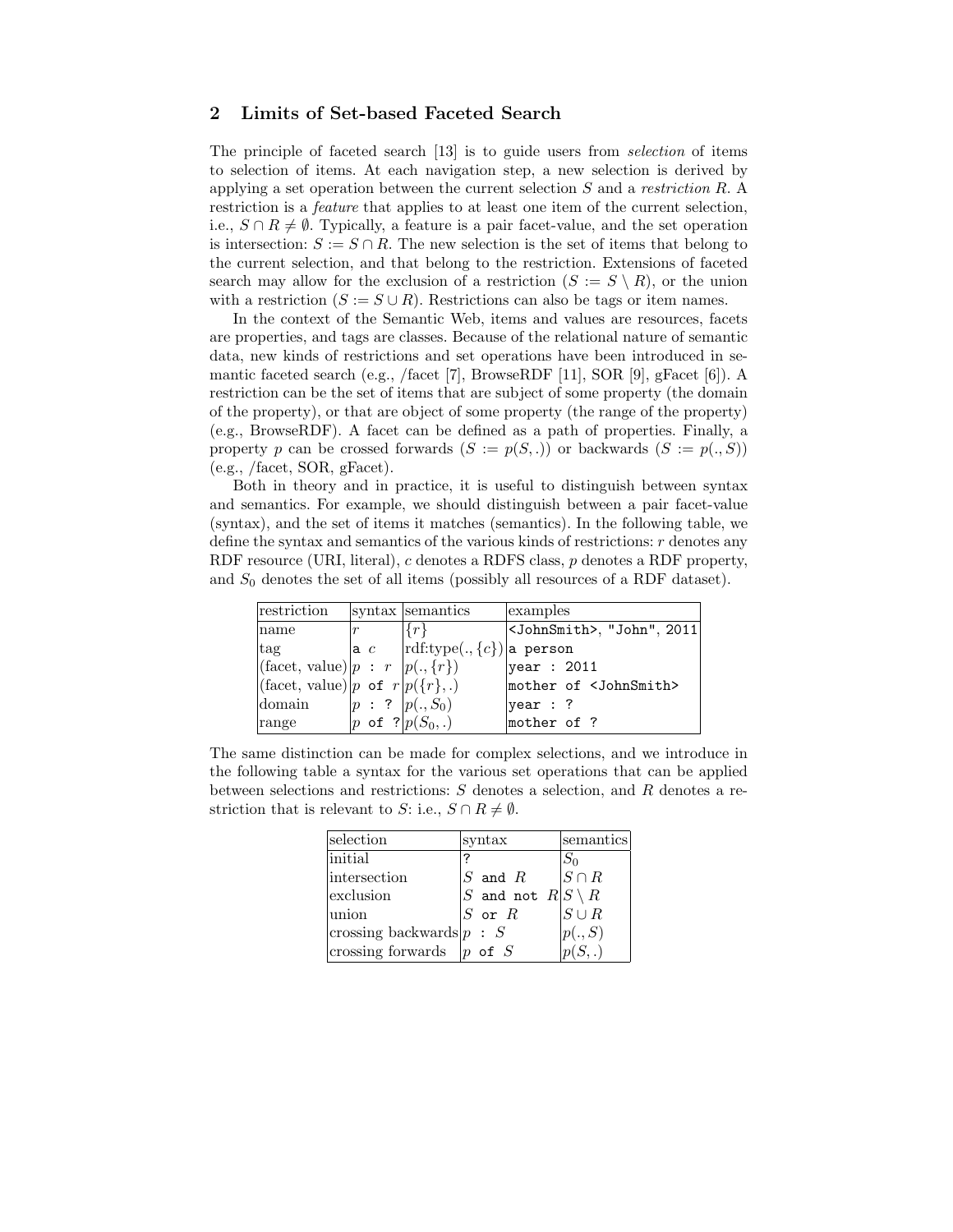The syntactic form of restrictions are features. The syntactic form of selections are *queries* whose answers are sets of items, i.e., subsets of  $S_0$ . The above tables implicitly define a grammar for features and queries:

$$
S \rightarrow ? \mid S \text{ and } R \mid S \text{ and not } R \mid S \text{ or } R \mid p \::\: S \mid p \text{ of } S
$$
\n
$$
R \rightarrow r \mid a \ c \mid p \::\: r \mid p \text{ of } r \mid p \::\: ? \mid p \text{ of } ?
$$

This grammar already defines a rich language of accessible queries, but it has strong limits in terms of flexibility and expressivity, as we discuss now. To reach some selections requires a precise ordering in navigation steps, which hinders the flexibility of the search, and assumes that the user has a clear idea of his query in advance. For example, to reach the query father of (mother of (name : "John") and name : "Jane"), the user has first to select name : "John" ( $peo$ ple named John), then to cross forward mother (their mothers), then to intersect with name: "Jane"  $(...$  whose name is Jane), and finally to cross forward father (their fathers). Any other ordering will fail; starting from the expected result (grand-fathers) will lead to the set of grand-children instead.

Some useful selections that can be defined in terms of set operations are not reachable by set-based faceted search. For example, the following kinds of selections are not reachable: unions of complex selections. e.g.,  $(R_1 \cap R_2) \cup (R_3 \cap R_4)$  $R_4$ ); or intersection of crossings from complex selections, e.g.,  $p_1(., R_1 \cap R_2) \cap$  $p_2(.,R_3 \cap R_4)$ . Note that a selection  $S_1 \cap p(.,S_2)$  cannot in general be obtained by first navigating to  $S_1$ , then crossing forwards p, navigating to  $S_2$ , and finally crossing backwards p, because it is not equivalent to  $p(.,p(S_1,.) \cap S_2)$  unless p is inverse functional. Therefore, not all combinations of intersection, union, and crossing are reachable, which is counter-intuitive and limiting for end users.

Existing approaches to semantic faceted search often have additional limitations, which are sometimes hidden behind a lack of formalization. A same facet (a property path) cannot be used several times, which is fine for functional properties but not for relations such as "child":  $p(., f_1 \cap f_2)$  is reachable but not  $p(.,f_1) \cap p(.,f_2)$  (e.g., BrowseRDF, gFacet). A property whose domain and range are the same cannot be used as a facet (e.g., /facet), which includes all family and friend relationships for instance.

### 3 Expressive Queries and their Transformations

The contribution of our approach, *Query-based Faceted Search* (QFS), is to significantly improve the expressivity of faceted search, while retaining its properties of safeness (no dead-end), and ease-of-use. The key idea is to define navigation steps at the syntactic level as query transformations, rather than at the semantic level as set operations. The navigation from selection to selection, as well as the computation of restrictions related to the current selection, are retained by defining the semantics of features and queries, i.e., the mapping from a feature f or a query q to a set of items:  $R = items(f)$  and  $S = items(q)$ . Transformations at the syntactic level are necessary because there exist useful navigation steps that cannot be obtained by applying set operations on the current selection. For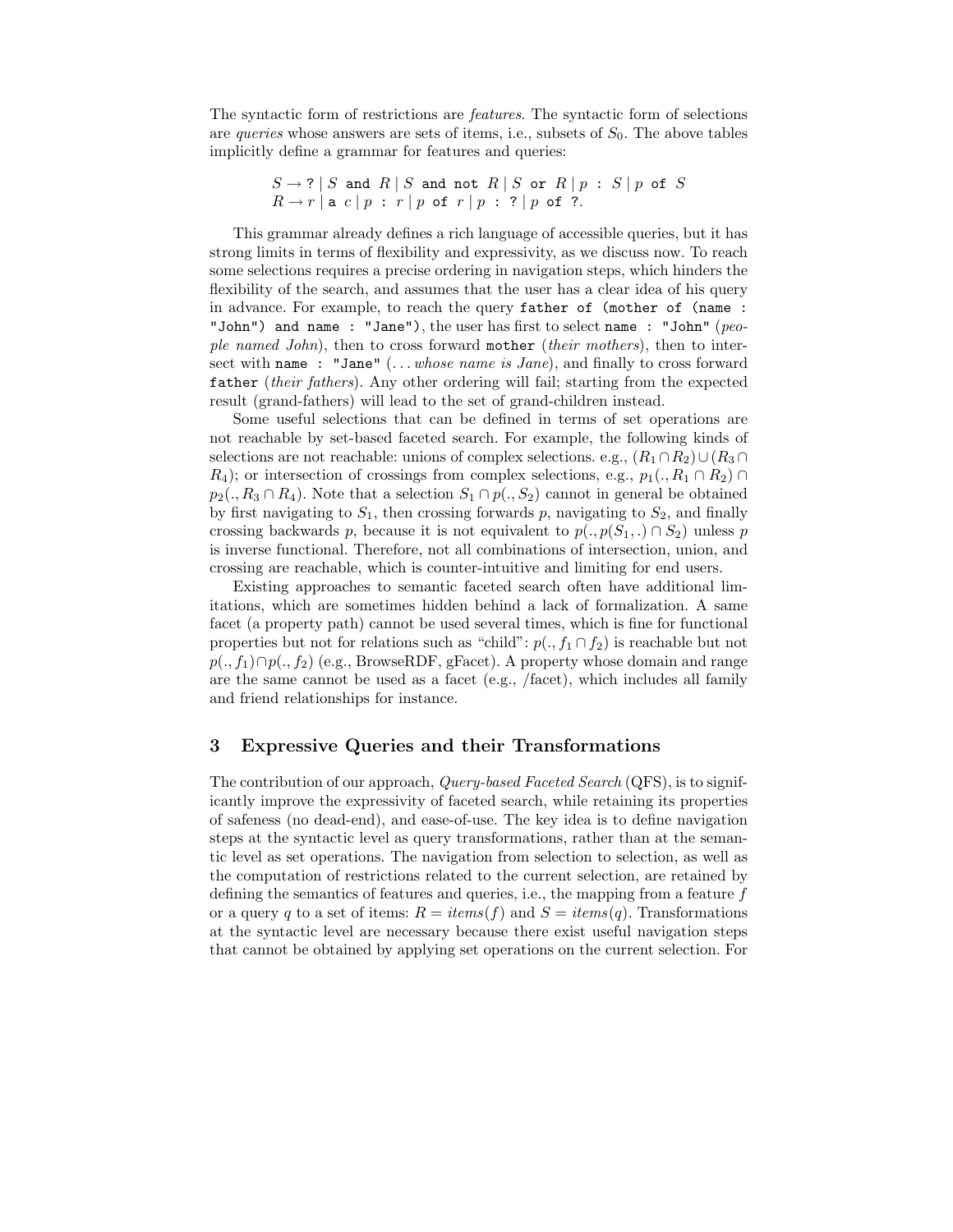example, given  $S = R_1 \cap R_2$ , the set of items  $S' = R_1 \cap (R_2 \cup R_3)$  cannot be derived from S and R<sub>3</sub>. On the contrary, the query  $f_1$  and  $(f_2$  or  $f_3$ ) can be derived from the query  $f_1$  and  $f_2$  and the feature  $f_3$  because enough information is retained at the syntactic level.

In this section, we generalize in a natural way the set of queries compared to Section 2. This defines a query language, which we call LISQL (LIS Query Language). We then define a set of query transformations so that every LISQL query can be reached in a finite sequence of such transformations. This is in contrast with previous contributions in faceted search that introduce new selection transformations, and leave the query language implicit. We think that making the language of reachable queries explicit is important for reasoning on and comparing different faceted search systems. In Section 3.3, we give a translation from LISQL to SPARQL, the reference query language of the Semantic Web. This provides both a way to compute the answers of queries with existing tools, and a way to evaluate the level of expressivity achieved by LISQL.

# 3.1 The LIS Query Language (LISQL)

A more general query language, LISQL, can be obtained simply by merging the syntactic categories of features and queries in the grammar of Section 2, so that every query can be used in place of a feature.

Definition 1 (LISQL queries). The syntax and semantics of the LISQL constructs is defined in the following table, where r is a resource, c is a class, p is a property,  $S_0$  is the set of all items, and  $q_1, q_2$  are LISQL queries s.t.  $S_1 = items(q_1)$  and  $S_2 = items(q_2)$ .

| query        |                               |                                 | syntax (q) semantics (items(q)) |
|--------------|-------------------------------|---------------------------------|---------------------------------|
| resource     |                               | r                               |                                 |
| class        |                               | a $c$                           | $\mathit{rdf:type}(., \{c\})$   |
| all          |                               |                                 | $S_0$                           |
|              | crossing backwards $ p : q_1$ |                                 | $p(., S_1)$                     |
|              | crossing forwards             | $ p \circ f q_1 $               | $p(S_1,.)$                      |
|              | complement                    | not $q_1$                       | $S_0 \setminus S_1$             |
| intersection |                               | and $q_2 S_1 \cap S_2$<br>$q_1$ |                                 |
| union        |                               | or $q_2$<br>$q_1$               | $ S_1 \cup S_2 $                |

The definition of LISQL allows for the arbitrary combination of intersection, union, complement, and crossings. In order to further improve the expressiveness of LISQL from tree patterns to graph patterns, we add variables (e.g., ?X) as an additional construct. Variables serve as co-references between distant parts of the query, and allows for the expression of cycles. For example, the query that selects people who are an employee of their own father can be expressed as a person and father : ?X and employee of ?X, or alternately as a person and ?X and employee of father of ?X. The semantics of queries with variables is given with the translation to SPARQL in Section 3.3, because it cannot be defined like in the table of Definition 1.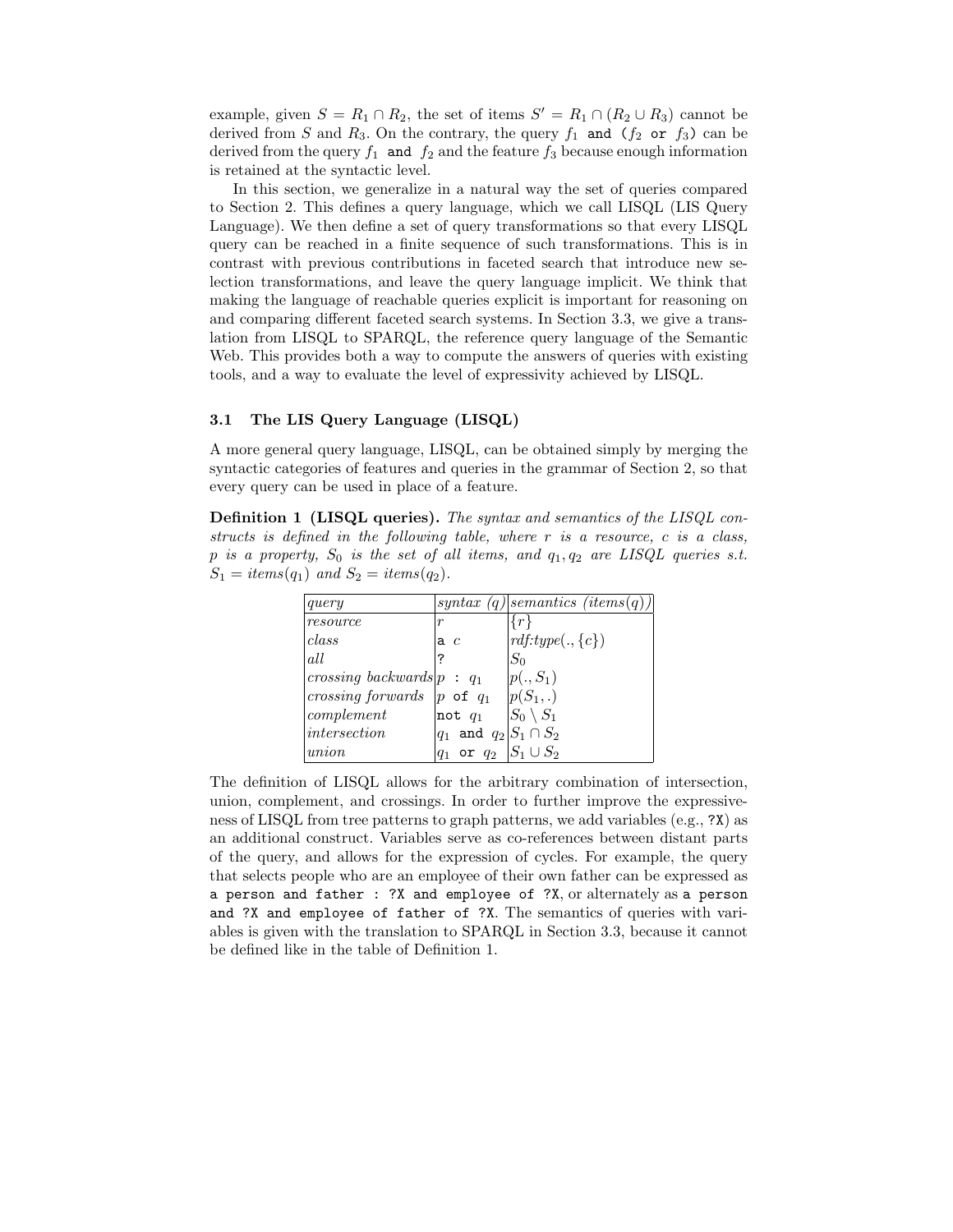Syntactic constructs are given in increasing priority order, and brackets are used in concrete syntax for disambiguation. The most general query ? is a neutral element for intersection, and an absorbing element for union. In the following, we use the example query  $q_{ex} = a$  person and birth : (year : (1601 or 1649) and place : (?X and part of England)) and father : birth : place : not ?X, which uses all constructs of LISQL, and selects the set of "persons born in 1601 or 1649 at some place in England, and whose father is born at another place".

#### 3.2 Query Transformations

We have generalized the query language by allowing complex selections in place of restrictions: e.g.,  $S_1 \cap S_2$  instead of  $S \cap R$ . However, because the number of suggested restrictions in faceted search must be finite, it is not possible to suggest arbitrarily complex restrictions. More precisely, the vocabulary of features must be finite. In QFS, we retain the same set of features as in Section 2, which is a finite subset of LISQL for any given dataset.

The key notion we introduce to reconcile this finite vocabulary, and the reachability of arbitrary LISQL queries is the notion of focus in a query.

**Definition 2 (focus).** A focus of a LISQL query q is a node of the syntax tree of q, or equivalently, a subquery of q. The set of foci of q is noted  $\Phi(q)$ ; the root focus corresponds to the root of the syntax tree, and represents the whole query. The subquery at focus  $\phi \in \Phi(q)$  is noted  $q[\phi]$ ; and  $q[\phi := q_1]$  denotes the modified query q, where the subquery at focus  $\phi$  has been replaced by  $q_1$ .

In the following, when it is necessary to refer to a focus in a query, the corresponding subquery is underlined with the focus name as a subscript, like in mother of  $?_{\phi}$ . Foci are used in QFS to specify on which subquery a query transformation should be applied. For example, the query  $(f_1 \text{ and } f_2)$  or  $(f_3 \text{)}$ and  $f_4$ ) can be reached from the query  $(f_1$  and  $f_2$ ) or  $f_3$  by applying the intersection with restriction  $f_4$  to the subquery  $f_3$ , instead of to the whole query. Similarly, the query  $p_1$  :  $(f_1$  and  $f_2$ ) and  $p_2$  :  $(f_3$  and  $f_4$ ) can be reached by applying the intersection with restriction  $f_4$  to the subquery  $f_3$ . This removes the problem of unreachable selections in set-based faceted search presented in Section 2. Moreover, this removes the need for a strategy in the ordering of navigation steps. For example, the query a woman and mother of name : "John" can be reached by first selecting a woman, then by selecting mother of  $\frac{?}{\sqrt{6}}$ , then by inserting name : "John" at the focus  $\phi$ .

Definition 3 (query transformation). The different kinds of LISQL query transformations are listed in the following table, where each transformation is paramaterized by a focus  $\phi$  and a query  $q_1$ . The expression q[t] is the query that results from the application of transformation t to query q.

| transformation  notation(t) |                      | $\vert \text{result query } (q[t]) \vert$                    |
|-----------------------------|----------------------|--------------------------------------------------------------|
| intersection                | $\phi$ and $q_1$     | $ q[\phi := q[\phi]$ and $q_1 $                              |
| $\vert exc lusion \vert$    |                      | $ \phi \text{ and not } q_1 q \phi := q[\phi]$ and not $q_1$ |
| union                       | $ \phi\>$ or $\>q_1$ | $ q \phi := q[\phi]$ or $q_1$                                |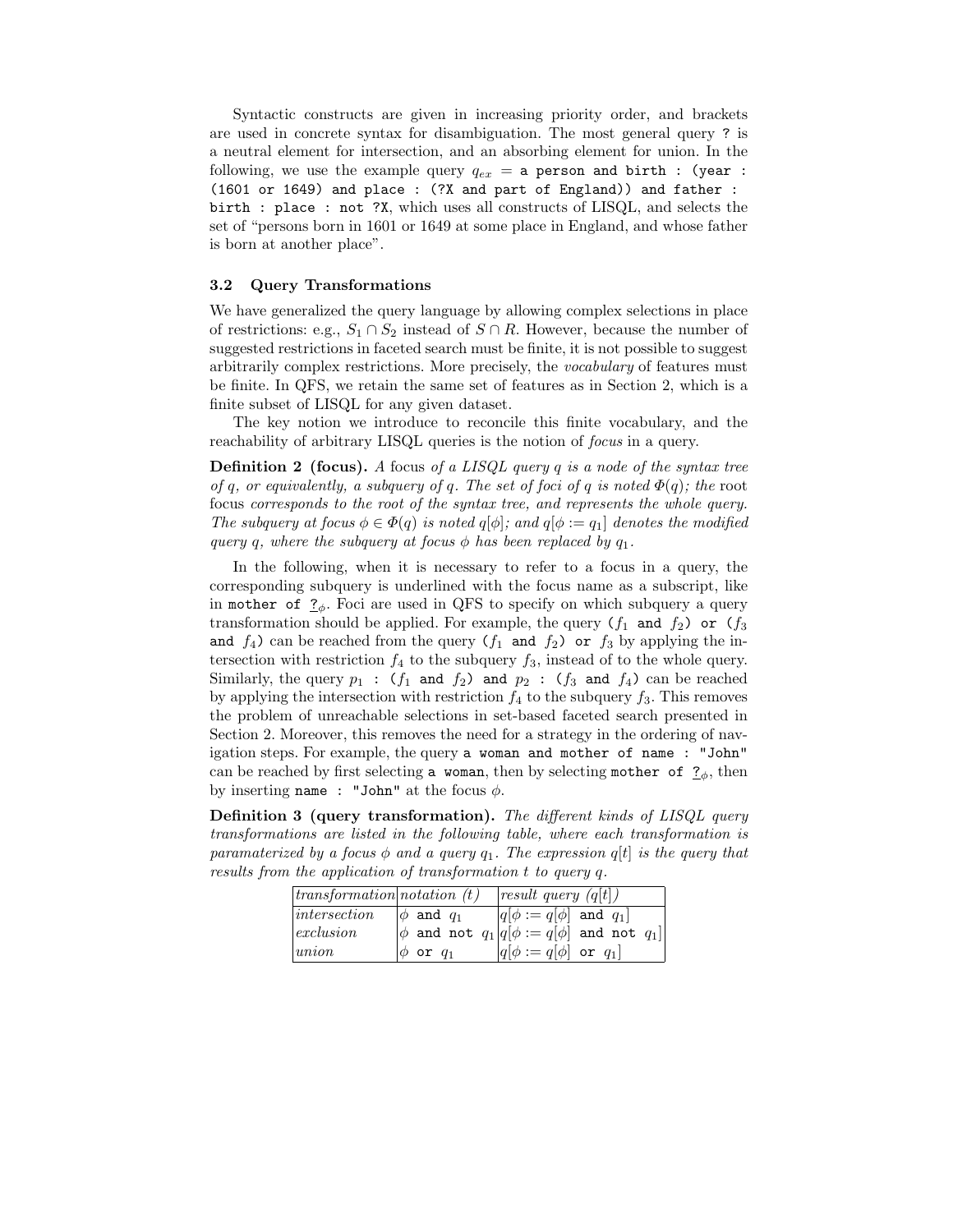We show in the following equations how the intersection with an arbitrary LISQL query can be recursively decomposed into a finite sequence of intersections with features, and exclusions and unions with the most general query ?.

| $q[\phi \text{ and } (?)]$                    | $= q$                                                                                                    |
|-----------------------------------------------|----------------------------------------------------------------------------------------------------------|
| $q[\phi \text{ and } (p : q_1)]$              | $= q[\phi \text{ and } p : \underline{?}_{\phi_1}][\phi_1 \text{ and } q_1]$                             |
| $q[\phi \text{ and } (p \text{ of } q_1)]$    | $= q[\phi \text{ and } p \text{ of } \underline{?}_{\phi_1}][\phi_1 \text{ and } q_1]$                   |
| $q[\phi \text{ and } (\text{not } q_1)]$      | $= q[\phi \text{ and } \text{not } \underline{?}_{\phi_1}][\phi_1 \text{ and } q_1]$                     |
| $q[\phi \text{ and } (q_1 \text{ and } q_2)]$ | $= q[\phi \text{ and } q_{1\phi_1}][\phi_1 \text{ and } q_2]$                                            |
| $q[\phi \text{ and } (q_1 \text{ or } q_2)]$  | $= q[\phi \text{ and } q_{1\phi_1}][\phi_1 \text{ or } \underline{?}_{\phi_2}][\phi_2 \text{ and } q_2]$ |

For example, the complex query  $q_{ex} = a$  person and birth : (year : (1601 or 1649) and place : (?X and part of England)) and father : birth : place : not ?X can be reached through the navigation path:  $\frac{?}{2\phi_0}[\phi_0$  and a person  $[\phi_0$  and birth :  $?_{\phi_1}]$  $]\qquad [\phi_1\> \text{ and year}\: : \> \underline{1601}_{\phi_2}]$  $[\phi_2$  or  $[\phi_3]$   $[\phi_3$  and 1649]  $[\phi_1$  and place :  $[\phi_4]$   $[\phi_4$  and ?X]  $[\phi_4$  and part of England]  $[\phi_0$  and father :  $\underline{?}_{\phi_5}]$   $[\phi_5$  and birth :  $\underline{?}_{\phi_6}]$  $[\phi_6$  and place :  $\underline{?}_{\phi_7}] [\phi_7$  and not  $\underline{?}_{\phi_8}] [\phi_8$  and ?X]. The classical facet-value features appear to be redundant for navigation as their intersection can be decomposed, but they are still useful for visualization in a faceted search interface.

Sequences of query transformations are analogous to the use of graphical query editors, but the key difference is that answers and restrictions are returned at each step, providing feedback, understanding-at-a-glance, no dead-end, and all benefits of exploratory search. Despite the syntax-based definition of navigation steps, those have a clear semantic counterpart. Intersection is the same as in standard faceted search, only making it available on the different entities involved in the current query. In the above example, intersection is alternately applied to the person, his birth, his birth's place, his father, etc. The set of relevant restrictions is obviously different at different foci. The union transformation introduces an alternative to some subquery (e.g., an alternative birth's year). The exclusion transformation introduces a set of exceptions to the subquery (e.g., excluding some father's birth's place). In Section 4, we precisely define which query transformations are suggested at each navigation step, and we prove that the resulting navigation graph is safe (no dead-end), and complete (every "safe" query is reachable).

#### 3.3 Translation to and Comparison with SPARQL

We here propose a (naive) translation of LISQL queries to SPARQL queries. It involves the introduction of variables that are implicit in LISQL queries. As this translation applies to LISQL queries with co-reference variables, it becomes possible to compute their set of items.

Definition 4 (SPARQL translation). The SPARQL translation of a LISQL query q is sparql(q) = SELECT DISTINCT ?x WHERE  $\{S_0(x) \text{ }GP(x,q) \}$ , where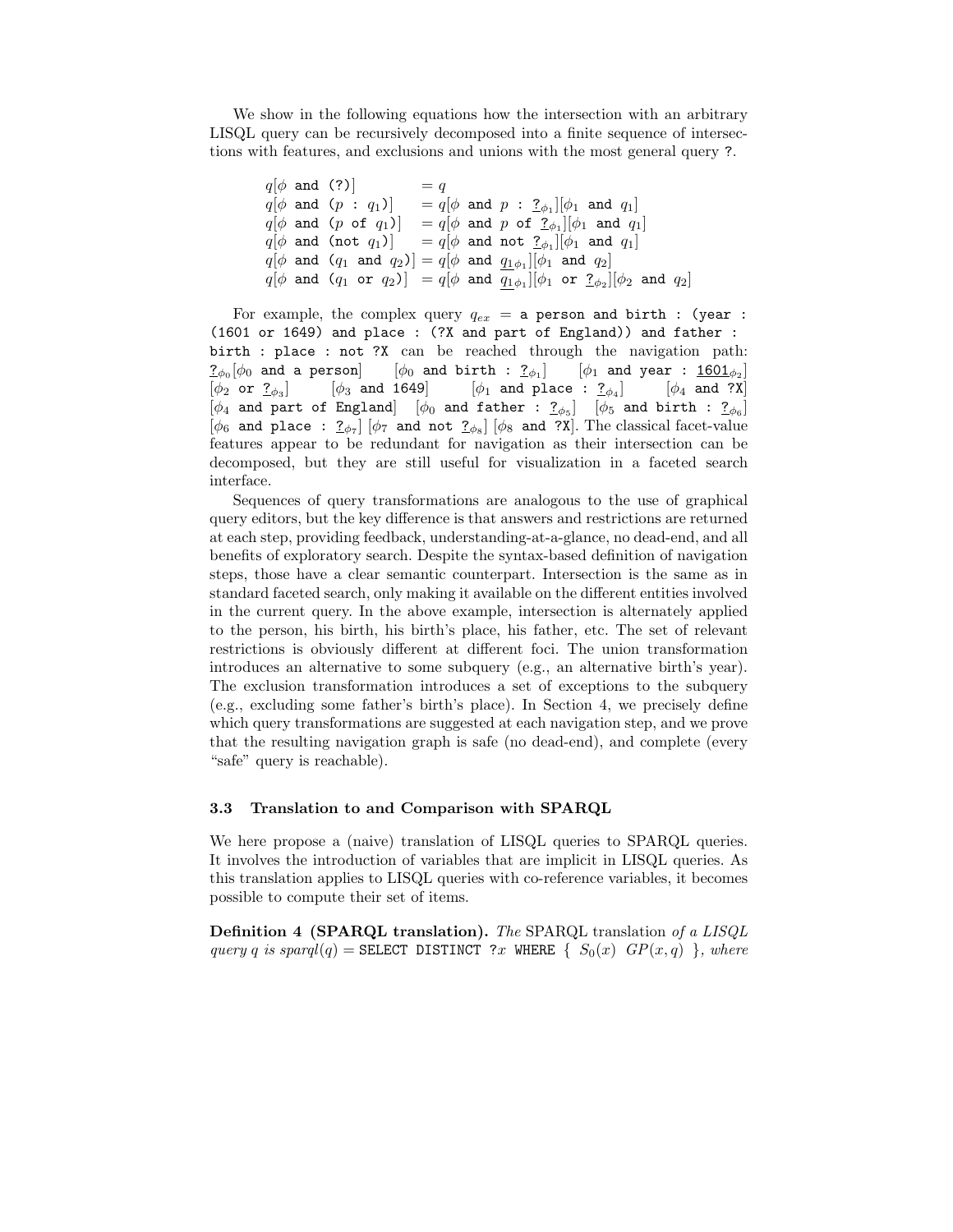the graph pattern  $S_0(x)$  binds x to any element of the set of all items  $S_0$ , and the function  $GP$  inductively defines the graph pattern of q with variable x representing the root focus.

 $GP(x, ?v) = S_0(v)$  FILTER  $(?x = ?v)$  $GP(x, r)$  = FILTER  $(?x = r)$  $GP(x, a \ c)$  = ?x rdf:type c  $GP(x, p : q_1) = ?x p ?y$ .  $GP(y, q_1)$  where y is a fresh variable  $GP(x, p \text{ of } q_1) = ?y p ?x$ .  $GP(y, q_1)$  where y is a fresh variable  $GP(x, ?) = \{\}$  $GP(x, \texttt{not } q_1)$  = NOT EXISTS {  $GP(x, q_1)$  }  $GP(x, q_1 \text{ and } q_2) = GP(x, q_1) \text{ } GP(x, q_2)$  $GP(x, q_1 \text{ or } q_2) = \{ GP(x, q_1) \}$  UNION  $\{ GP(x, q_2) \}$ 

We now discuss the translations of LISQL queries compared to SPARQL in general. They have only one variable in the SELECT clause because of the nature of faceted search, i.e., navigation from set to set. From SPARQL 1.0, LISQL misses the optional graph pattern, and the named graph pattern. Optional graph patterns are mostly useful when there are several variables in the SELECT clause. LISQL has the NOT EXISTS construct of SPARQL 1.1. If we look at the graph patterns generated for intersection and union, the two subpatterns necessarily share at least one variable,  $x$ . This is a restriction compared to SPARQL, but one that makes little difference in practice as disconnected graph patterns are hardly useful in practice.

# 4 A Safe and Complete Navigation Graph

In this section, we formally define the navigation space over a RDF dataset as a graph, where vertices are navigation places, and edges are navigation links. A navigation place is made of a query q and a focus  $\phi$  of this query. The focus determines the selection of items to be displayed, and the corresponding restrictions at this focus. A navigation link is defined by a query transformation and, possibly, a focus move. Before defining the navigation graph itself, we first define the set of items and the set of restrictions for some query q and some focus  $\phi \in \Phi(q)$ . The set of items is defined as the set of items of the query  $flip(q, \phi)$ that is the reformulation of q from the point of view of the focus  $\phi$ . For example, the reformulation, called the  $flip$ , of the query a woman and mother of <u>name : "John"</u> $_{\phi}$  is the query name : "John" and mother : a woman.

**Definition 5 (flip at focus).** The flip of a query q at a focus  $\phi \in \Phi(q)$  is defined as  $flip(q, \phi) = flip'(7, q, \phi)$ , where the function  $flip'(k, q', \phi)$  is inductively defined, with k representing the context of q' in q, by (only main cases are given):

| $flip(k, p : q_1, \phi)$                                  | $= flip(p \text{ of } k, q_1, \phi)$                                        | if $\phi \in q_1$ |
|-----------------------------------------------------------|-----------------------------------------------------------------------------|-------------------|
|                                                           | $flip(k, q_1 \text{ and } q_2, \phi) = flip(k \text{ and } q_2, q_1, \phi)$ | if $\phi \in q_1$ |
| $flip(k, q_1 \text{ or } q_2, \phi) = flip(k, q_1, \phi)$ |                                                                             | if $\phi \in q_1$ |
| $flip(k, \texttt{not } q_1, \phi)$                        | $= flip(k, q_1, \phi)$                                                      | if $\phi \in q_1$ |
| $flip(k, q', \phi)$                                       | $= q'$ and $k$                                                              | otherwise         |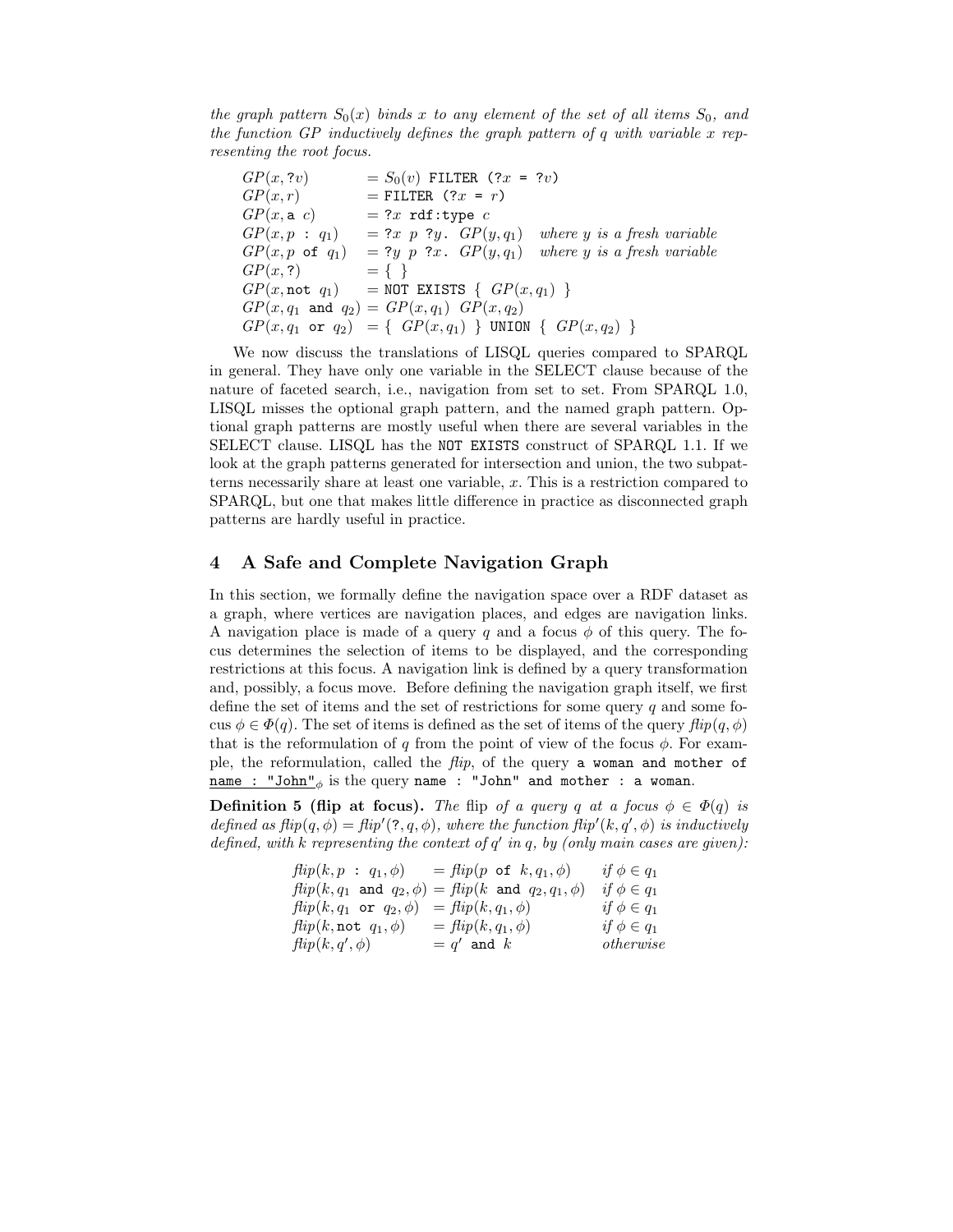When the focus is in the scope of an union, only the alternative that contains the focus is used in the flipped query. This is necessary to have the correct set of restrictions at that focus, and this is also useful to access the different subselections that compose an union. For example, in the query a man and (firstname : "John"<sub> $\phi$ </sub> or lastname : "John"), the focus  $\phi$  allows to know the set of men whose firstname is John without forgetting the second alternative. When the focus is in the scope of a complement, this complement is ignored in the flipped query. This is useful to access the subselection to be excluded. For example, in the query a man and not <u>father :  $?_{\phi}$ </u>, the focus  $\phi$  allows to know the set of men who have a father, i.e., those who are to be excluded from the selection of men.

**Definition 6 (items at focus).** The items of a query q at focus  $\phi$  is defined as the items of the flip of q at focus  $\phi$ , i.e., items $(q, \phi) =$  items(flip(q,  $\phi$ )).

This enables the definition of the set of restrictions at each focus in the normal way. The navigation graph can then be formally defined.

**Definition 7** (restrictions at focus). The restrictions of a query q at focus  $\phi$ is defined as the features that share items with the query q at focus  $\phi$ :

 $restr(q, \phi) = \{f \mid items(q, \phi) \cap items(f) \neq \emptyset\}.$ 

**Definition 8 (navigation graph).** Let  $D$  be a RDF dataset. The navigation graph  $G_D = (V, E)$  of D has its set of vertices defined by

 $V = \{ (q, \phi) \mid q \in \text{LISQL}, \phi \in \Phi(q) \},\$ 

and its set of edges defined by the following table for every vertice  $(q, \phi)$ . The notation  $(q', \phi') = (q, \phi)[l]$  denotes the navigation place obtained by traversing the navigation link l from the navigation place  $(q, \phi)$ .

| navigation link notation (l) target $((q', \phi'))$ |                                   |                                                            | conditions                              |
|-----------------------------------------------------|-----------------------------------|------------------------------------------------------------|-----------------------------------------|
| $ focus\ change$                                    | focus $\phi'$                     | $(q, \phi')$                                               | for every focus $\phi' \in \Phi(q)$     |
| intersection                                        | and $f$                           | $ (q[\phi \text{ and } f_{\phi'}], \phi') $                | for every $f \in restr(q, \phi)$        |
| $\vert$ exclusion                                   | and not ?                         | $ (q[\phi \text{ and not } \underline{?}_{\phi'}], \phi')$ |                                         |
| union                                               | or ?                              | $(q[\phi \text{ or } ?_{\phi'}], \phi')$                   |                                         |
| name                                                | name $?v$                         | $(q[\phi \text{ and } \underline{?v}_{\phi'}], \phi')$     | [for some fresh variable v]             |
| reference                                           | $\mathop{\sf lref}\nolimits\, ?v$ | $(q[\phi \text{ and } \underline{?v}_{\phi'}], \phi')$     | for every $v \in vars(q)$               |
|                                                     |                                   |                                                            | s.t. items $(q', \phi') \neq \emptyset$ |
| delet                                               | delete                            | $(q[\phi := ?], \phi)$                                     |                                         |

The number of navigation places (vertices) is infinite because there are infinetely many LISQL queries, but the number of outgoing navigation links (edges) is finite at each navigation place because the vocabulary of features is finite, and the number of foci and variables in a query is finite. By default, the initial navigation place is  $v_0 = (2\phi, \phi)$ . The following lemma shows that intersection navigation links behave as in standard faceted search.

**Lemma 1.** For every query q, focus  $\phi \in \Phi(q)$ , and feature f, the following equality holds: items $((q, \phi)$ [and f]) = items $(q, \phi) \cap items(f)$ .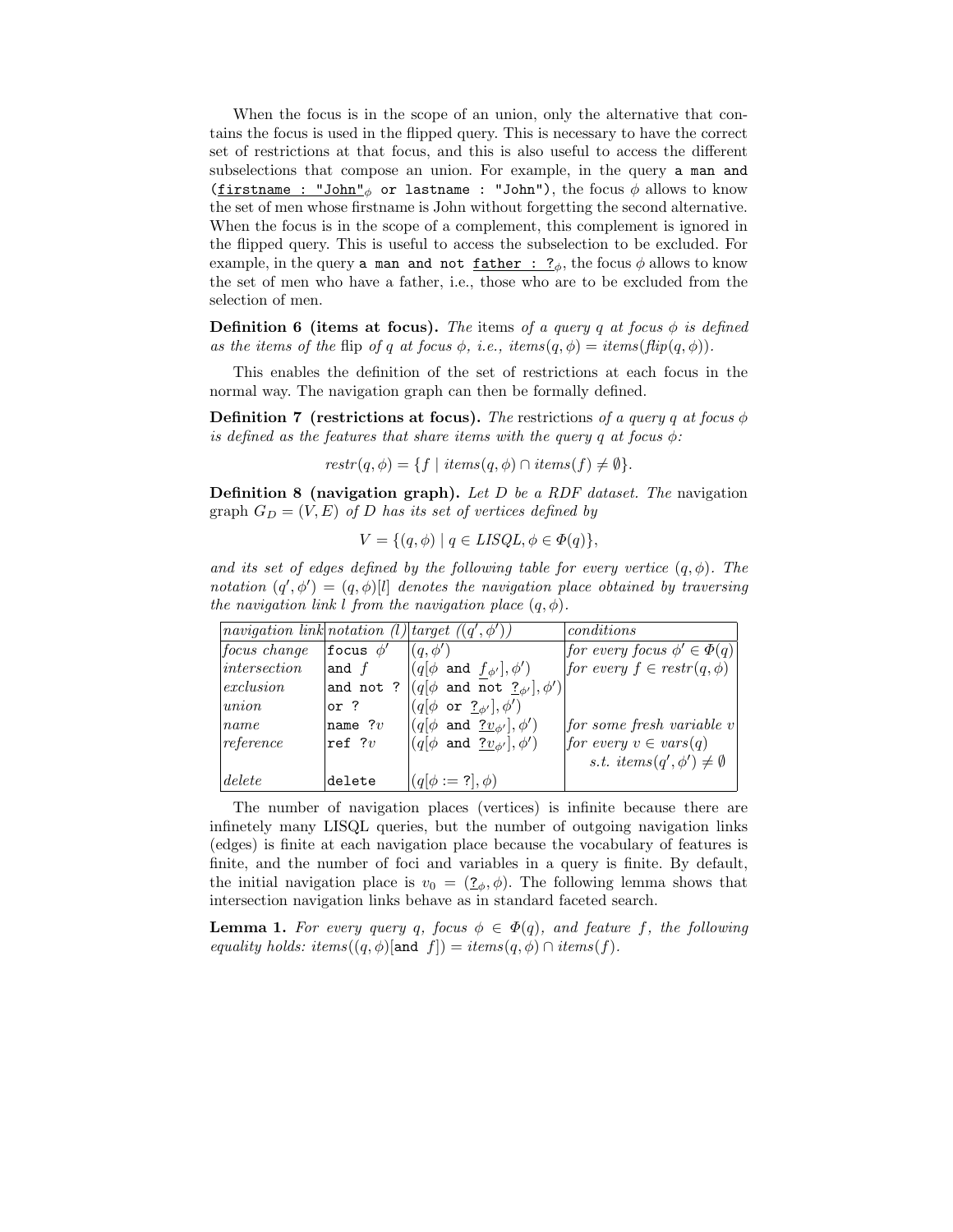#### 4.1 Safeness and Completeness

From the formal definition of navigation graphs, we can now formally state safeness and completeness theorems. Those theorems have subtle conditions w.r.t. focus change, and the main purpose of this section is to discuss them. For reasons of space, lemmas and proofs have been removed, but they are fully available in a research report [3] (the presentation is slightly different but equivalent).

**Theorem 1 (safeness).** Let D be a RDF dataset. The navigation graph  $G_D$  is safe except for some focus changes, i.e., for every path of navigation links without focus change from  $(q, \phi)$  to  $(q', \phi')$ , items $(q, \phi) \neq \emptyset$  implies items $(q', \phi') \neq \emptyset$ .

We justify to allow for unsafe focus changes by considering the following navigation scenario. The current query has the form  $q = f_1$  or  $f_{2\phi}$ , i.e., the union of two restrictions. The feature  $f_3$  is a restriction of q such that  $items(f_2) \cap$  $items(f_3) = \emptyset$ , i.e., only items of  $f_1$  match  $f_3$ . The intersection with  $f_3$  leads to the query  $q' = (f_1 \text{ or } f_2)$  and  $f_{3\phi'}$ , and a focus change on  $f_2$  leads to an empty selection. We could prevent intersection with  $f_3$  but this would be counter-intuitive because it is a valid restriction for  $(q, \phi)$ . We could simplify the query q' by removing the second alternative  $f_2$  ( $q' = f_1$  and  $f_3$ ), or forbid the focus change, but we think users should have full control on the query they have built. Finally, allowing for the unsafe focus change is a simple way to inform users that no item of  $f_2$  matches the new restriction feature  $f_3$ .

Theorem 2 (completeness). Let D be a RDF dataset. The navigation graph  $G_D$  is complete except for some queries having an unsafe focus change, i.e., for every query q s.t. for every  $\phi \in Phi(q)$ , items $(q, \phi) \neq \emptyset$ , there is a navigation path from  $v_0$  to the navigation place  $(\underline{q}_{\phi}, \phi)$ .

In the above scenario, it was possible to navigate to  $(f_1 \text{ or } f_2)$  and  $f_3$ that has an unsafe focus change on  $f_2$ , but it is not possible to navigate to the equivalent  $f_3$  and  $(f_1 \text{ or } f_2)$  because  $f_2 \notin restr(f_3 \text{ and } (f_1 \text{ or } \underline{?}_{\phi_2}), \phi_2)$ . Fortunately, a query that is not a dead-end but has unsafe focus changes can be simplified into an equivalent query (same set of items) without unsafe focus changes. It suffices to delete from the query empty alternatives  $(S \cup \emptyset = S)$ , and empty exclusions  $(S \setminus \emptyset = S)$ .

#### 4.2 Efficiency

Each navigation step from a navigation place  $(q, \phi)$  requires the computation of the set of items  $items(q, \phi)$ , the set of restrictions  $restr(q, \phi)$ , and the set of navigation links as specified in Definition 8. In many cases, the set of items can be obtained efficiently from the previous set of items, and the last navigation link. If the last navigation link was an intersection, Lemma 1 shows that the set of items is the result of the intersection that is performed during the computation of restrictions, like in standard faceted search. For an exclusion or a naming, the set of items is unchanged. For a reference, the set of items was already computed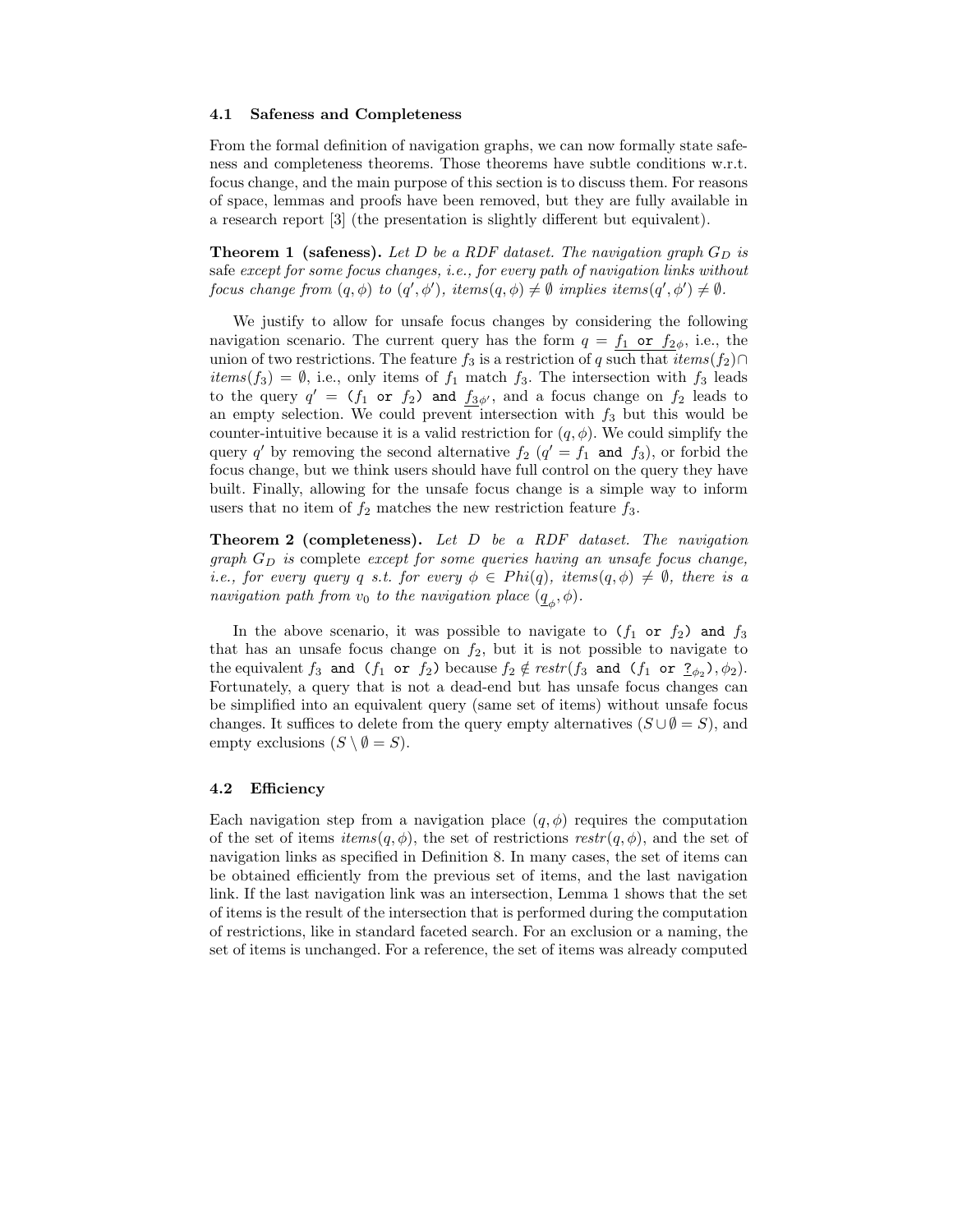at the previous step. Otherwise, for an union or a focus change, the set of items is computed with a LISQL query engines, possibly reusing existing query engines for the Semantic Web (see Section 3.3).

Computing the set of restrictions is equivalent to set-based faceted search, i.e., amounts to compute set intersections between the set of items and the precomputed set of items of features. The same datastructures and algorithms can therefore be used. As features are LISQL queries, their set of items can be computed like for queries, possibly with optimizations given features are simple queries. Finally, determining the set of navigation links requires little additional computation. A navigation link is available for each focus of the query (focus change), and each restriction (intersection). Three navigation links for exclusion, union, and naming are always available. Only for reference navigation links it is necessary, for each variable in the query, to compute the set of items of the target navigation place, in order to check it is not empty. This additional cost is limited as the number of variables in a LISQL query is very small in practice, and is bounded by the number of foci of the query.

# 5 Usability Evaluation

This section reports on the evaluation of QFS in terms of usability<sup>5</sup>. We have measured the ability of users to answer questions of various complexities, as well as their response times. Results are strongly positive and demonstrate that QFS offers expressiveness and ease-of-use at the same time.

Prototype. QFS has been implemented as a prototype, Sewelis<sup>6</sup> (aka. Camelis 2). Figure 1 shows a screenshot of Sewelis. From top to bottom, and from left to right, it is composed of a menu bar  $(M)$ , a toolbar  $(T)$ , a query box  $(Q)$ , query controls (QC), feature controls (FC), an answer list or extension box (E), a facet hierarchy  $(F)$ , and a set of value boxes  $(V)$ . A query engine can be derived from Sewelis by retaining only the components Q and E. A standard faceted search system can be derived by retaining only the components E, F, and V. Navigation links, i.e., suggested query transformations, are available on all components. Whenever a navigation control is triggered, the corresponding navigation link is applied, and components  $(Q, E, F, V)$  are refreshed accordingly. The query box (Q) is clickable for setting the focus on any subquery. Query controls (QC) provide buttons for naming, union, exclusion (and a few others). Every element of components  $(E, F, V)$  can be used as an argument for *intersection*, with the guarantee that the resulting query does have answers. Restriction are dispatched between components  $(E, F, V)$  according to their types. The facet hierarchy  $(F)$ contains variables of the current query (e.g.,  $\overline{?X}$ ), classes (e.g., a person), and property paths (e.g., father of ?, birth : year : ?). Each value box  $(V)$ contains a list or hierarchy of relevant values for some property path facet (e.g.,

 $5$  Details can be found on http://www.irisa.fr/LIS/alice.hermann/camelis2.html

<sup>6</sup> See http://www.irisa.fr/LIS/softwares/sewelis/ for a presentation, screencasts, a Linux executable, and sample data.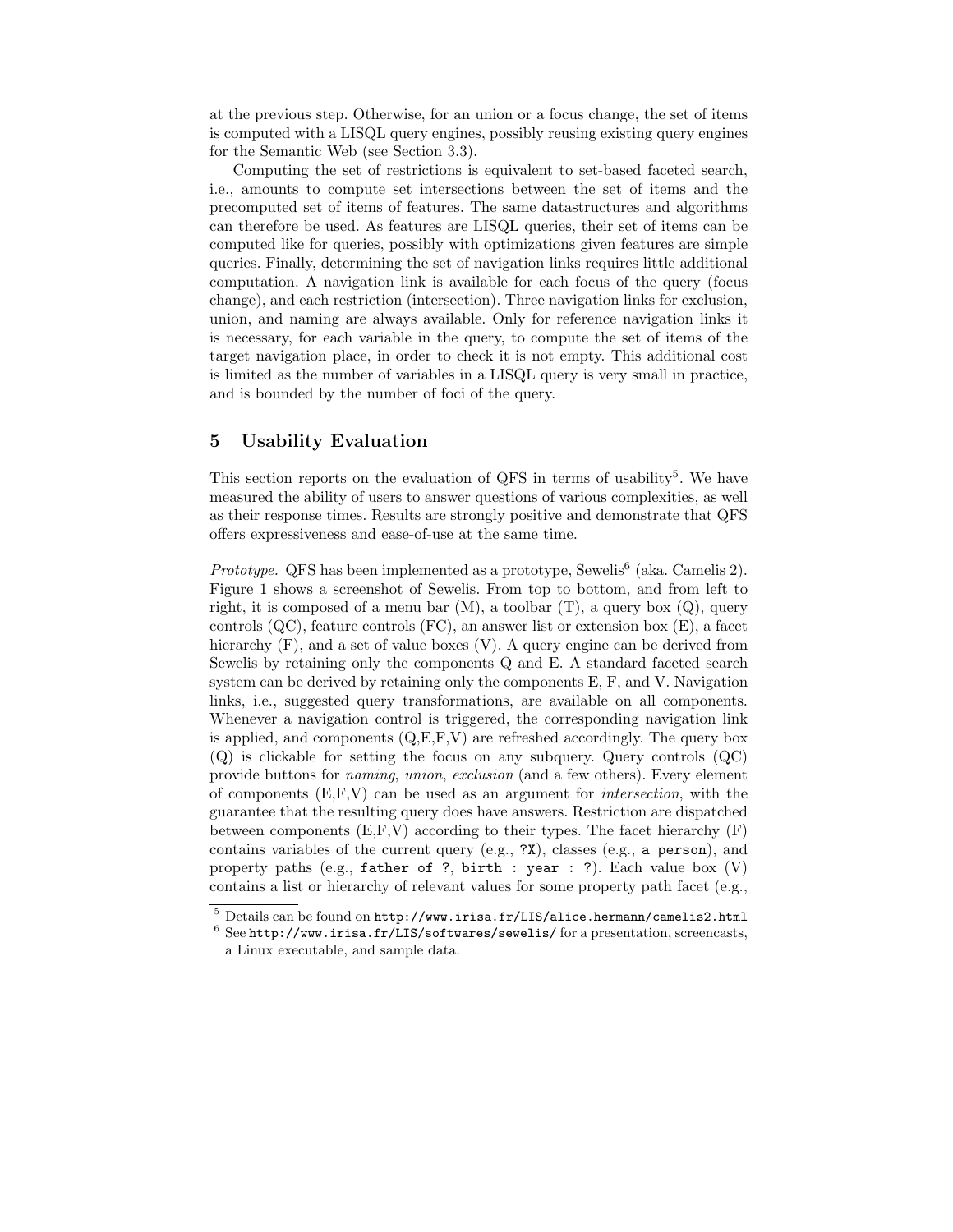

Fig. 1. A screenshot of the user interface of Sewelis. It shows the selection of male persons whose lastname is Washington.

father of 'George Washington', birth : year : 1601). The extension box (E) contains resources (e.g., England). The hierarchical organization of facets in  $(F)$  is based on RDFS class and property hierarchies. A value box  $(V)$  is hierarchically organized according to the last property of its property path, if that property is transitive (here,  $in = part of$ ).

Dataset. The datasets were chosen so that subjects had some familiarity with the concepts, but not with the individuals. We found genealogical datasets about former US presidents, and converted them from GED to RDF. We used the genealogy of Benjamin Franklin for the training, and the genealogy of George Washington for the test. The latter describes 79 persons by their birth and/or death events, which are themselves described by their year and place, by their firstname, lastname, and sex, and by their relationships (father, mother, child, spouse) to other persons. Places are linked by a transitive part-of relationship, allowing for the display of place hierarchies in Sewelis.

Methodology. The subjects consisted of 20 graduate students in computer science. They had prior knowledge of relational databases but neither of Sewelis, nor of faceted search, nor of Semantic Web. None was familiar with the dataset used in the evaluation. The evaluation was conducted in three phases. First, the subjects learned how to use Sewelis through a 20min tutorial, and had 10 more minutes for free use and questions. Second, subjects were asked to answer a set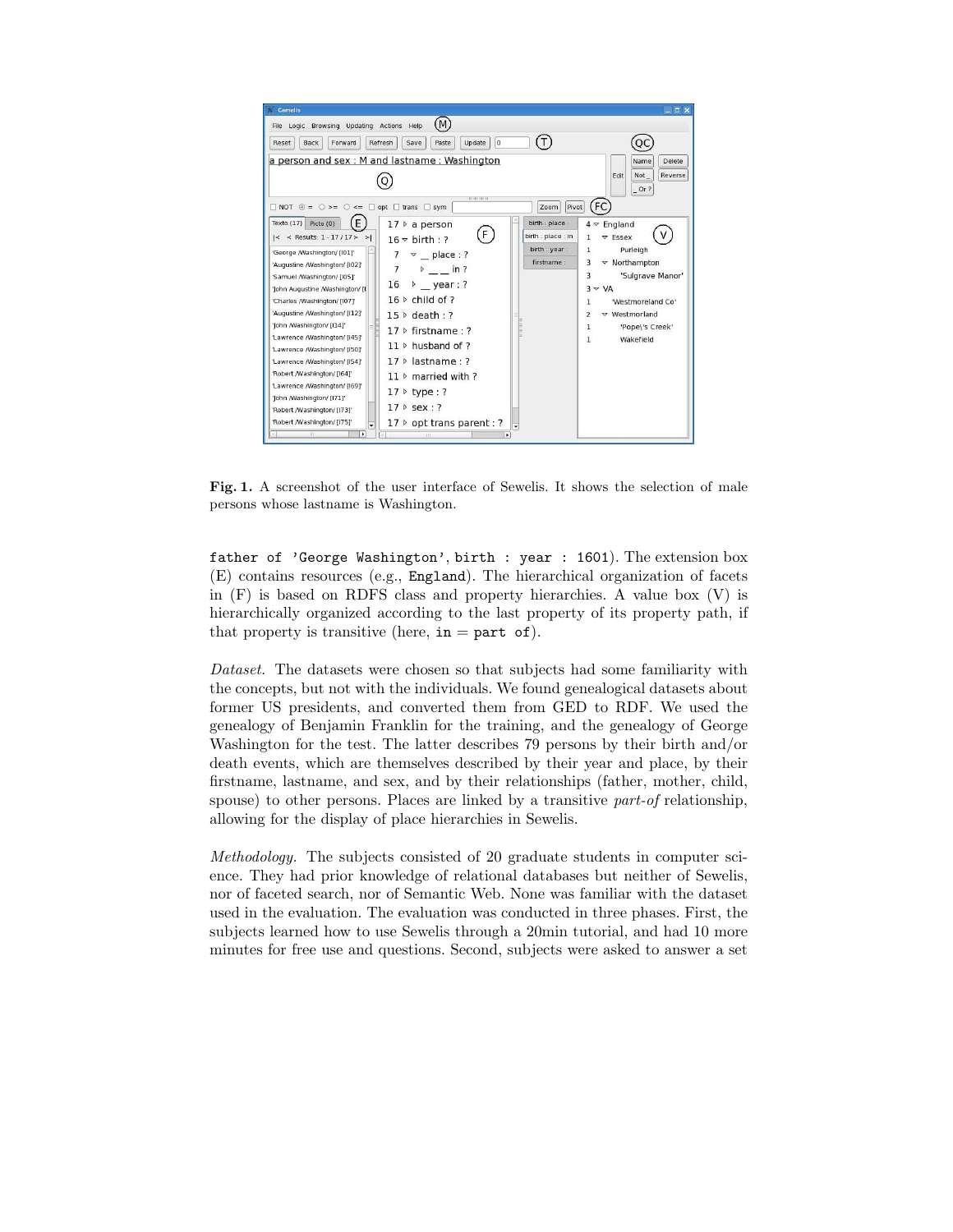| Category      | Question $(\# \text{ navig. links})$                                |
|---------------|---------------------------------------------------------------------|
|               | How many persons are there? $(0)$<br>$\mathbf{1}$                   |
| Visualization | How many men are there? $(0)$<br>$\overline{2}$                     |
|               | How many persons have a birth's place in the base? $(0)$<br>3       |
|               | How many women are named Mary? $(4)$<br>4                           |
| Selection     | Who was born at Stone Edge? (4)<br>5                                |
|               | Which man was born in $1659$ ? (5)<br>6                             |
|               | Who is married with Edward Dymoke? (3)<br>7                         |
| Path          | Which man has his father married with Alice Cooke? (5)<br>9         |
|               | 11 Which man is married with a woman born in 1708? (7)              |
| Disjunction   | Which women have for mother Jane Butler or Mary Ball? (6)<br>8      |
|               | 12 Which men are married with a woman whose birth's place is Cuck-  |
|               | fields or Stone Edge? $(9)$                                         |
| Negation      | 10 How many men were born in the 1600 or 1700 years, and not in     |
|               | Norfolk? $(12)$                                                     |
|               | 13 How many women have a mother whose death's place is not Warner   |
|               | Hall? $(7)$                                                         |
| Inverse       | 14 Who was born in the same place as Robert Washington? (6)         |
|               | 15 Who died during the year when Augustine Warner was born? (6)     |
|               | 16 Which persons died in the same area where they were born? (9)    |
| Cycle         | 17 How many persons have the same firstname as one of their parent? |
|               | (8)                                                                 |
|               | 18 Which persons were born the same year as their spouse? (10)      |

Table 1. Questions of the test, by category, and the minimum number of navigation links to answer them.

of questions, using Sewelis. We recorded their answers, the queries they built, and the time they spent on each question. Finally, we got feedback from subjects through a SUS questionnaire and open questions [1]. The test was composed of 18 questions, with smoothly increasing difficulty. Table 1 groups the questions in 7 categories: the first 2 categories are covered by standard faceted search, while the 5 other categories are not in general. For category *Visualization*, the exploration of the facet hierarchy was sufficient. In category Selection, we asked to count or list items that have a particular feature. In category Path, subjects had to follow a path of properties. Category *Disjunction* required the use of unions. Category Negation required the use of exclusions. Category Inverse required the crossing of the inverse of properties. Category Cycle required the use of co-reference variables (naming and reference navigation links).

Results. Figure 2 shows the number of correct queries and answers, the average time spent on each question and the number of participants who had a correct query for at least one question of each category. For example, in category "Visualization", the first two questions had 20 correct answers and queries; the third question had 10 correct answers and 13 correct queries; all the 20 participants had a correct query for at least one question of the category; the average re-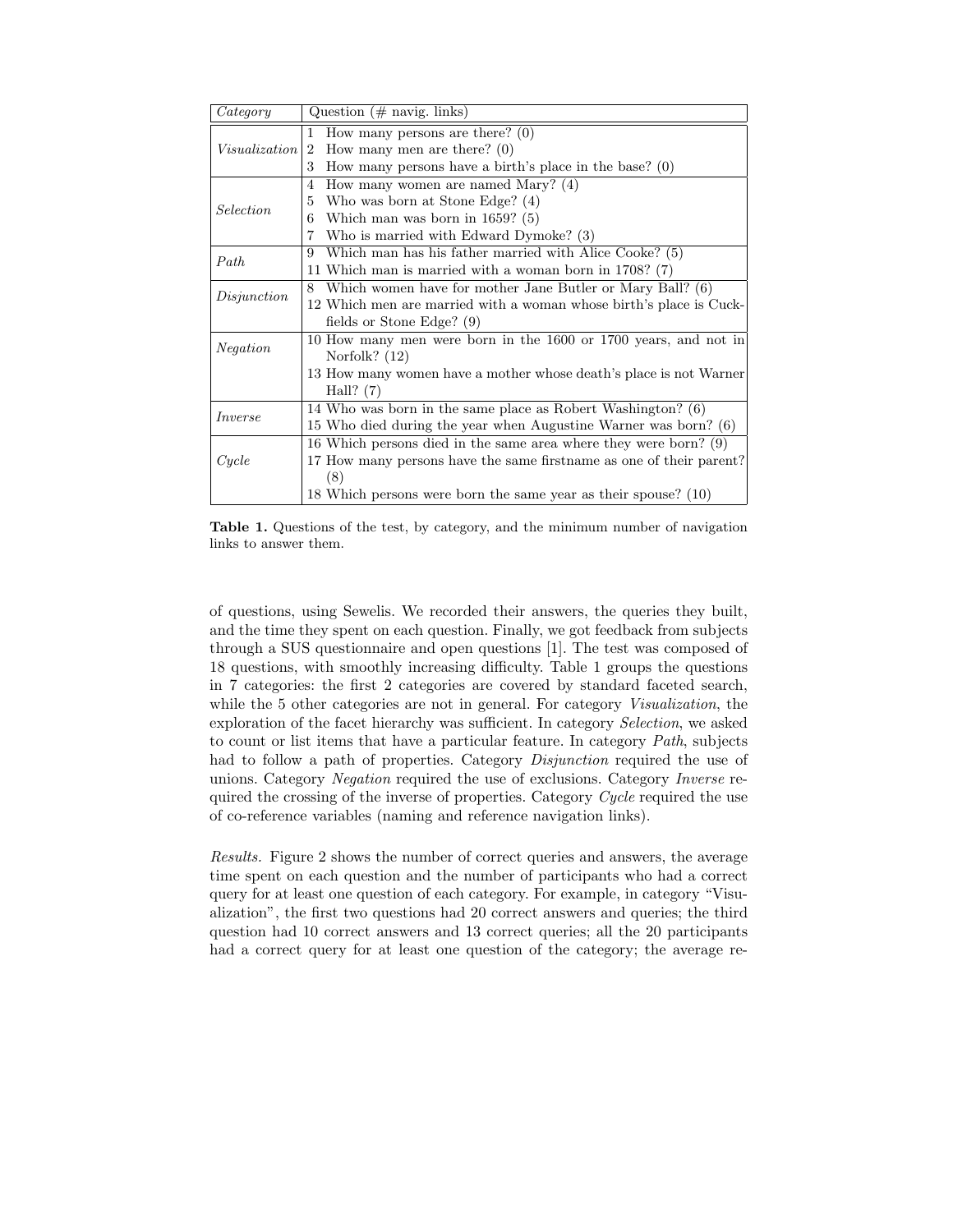

Fig. 2. Average time and number of correct queries and answers for each question

sponse times were respectively 43, 21, and 55 seconds. The difference between the number of correct queries and correct answers is explained by the fact that some subjects forgot to set the focus on the whole query after building the query.

All subjects but one had correct answers to more than half of the questions. Half of the subjects had the correct answers to at least 15 questions out of 18. Two subjects answered correctly to 17 questions, their unique error was on a disjunction question for one and on a negation question for the other. All subjects had the correct query for at least 11 questions. For each question, there is at least 50 percent of success. The subjects spent an average time of 40 minutes on the test, the quickest one spent 21 minutes and the slowest one 58 minutes.

The first 2 categories corresponding to standard faceted search, visualization and selection, had a high success rate (between 94 and 100) except for the third question. The most likely explanation for the latter is that the previous question was so simple (a man) that subjects forgot to reset the query between the questions 2 and 3. All questions of the first two categories were answered in less than 1 minute and 43 seconds on average. Those results indicate that the more complex user interface of QFS does not entail a loss of usability compared to standard faceted search for the same tasks.

For other categories, all subjects but two managed to answer correctly at least one question of each category. Within each category, we observed that response times decreased, except for the Cycle category. At the same time, for Path, Disjunction and Inverse, the number of correct answers and queries increased. Those results suggest a quick learning process of the subjects. The decrease in category Negation is explained by a design flaw in the interface. For category Cycle, we conjecture some lassitude at the end of the test. Nevertheless, all but two subjects answered correctly to at least one of Cycle questions. The peak of response time in category Inverse is explained by the lack of inverse property examples in the tutorial. It is noticeable that subjects, nevertheless, managed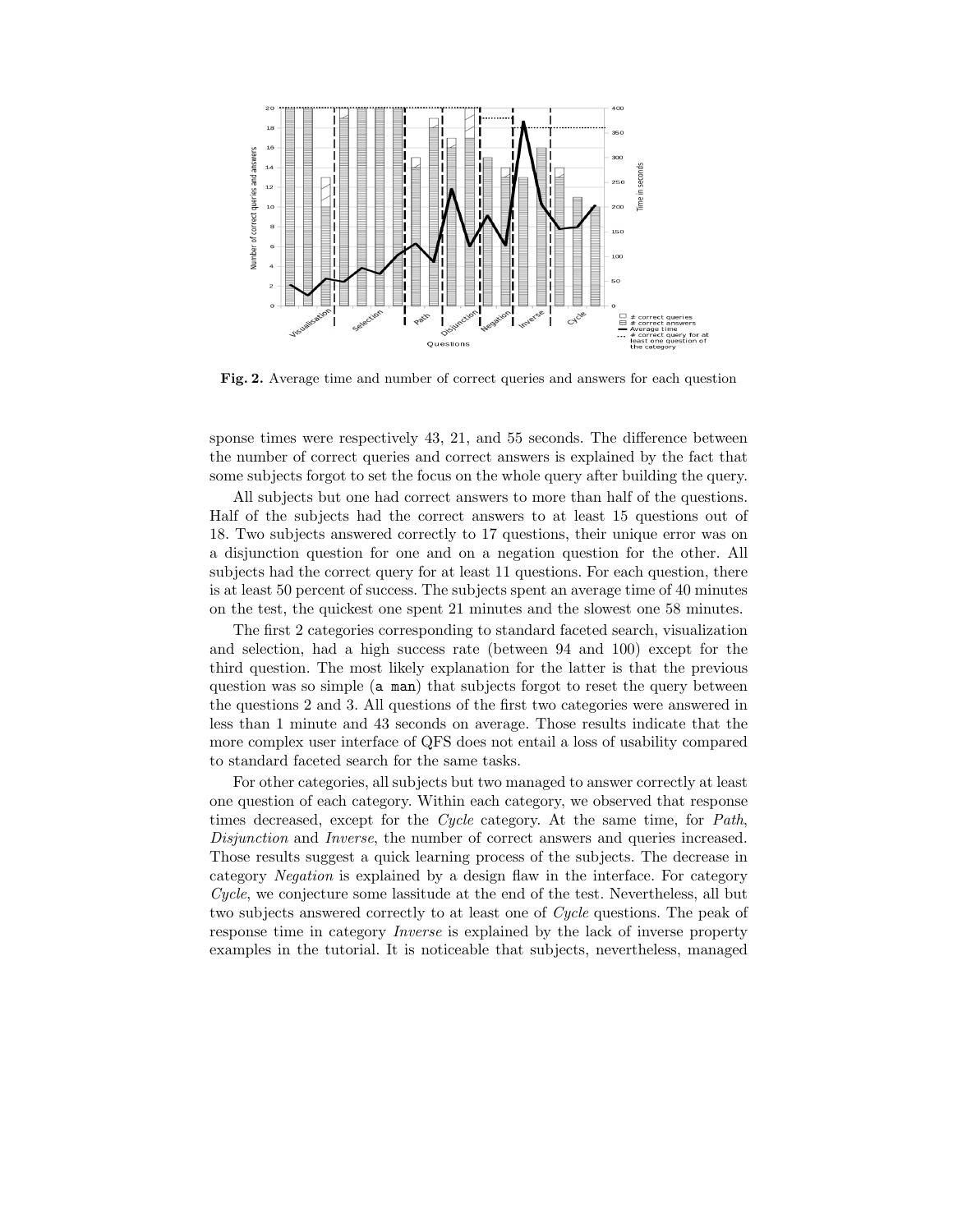| <b>SUS</b> Question                                        | Score (on a $0-4$ scale) |                   |
|------------------------------------------------------------|--------------------------|-------------------|
| I think that I would like to use this system frequently    | 2.8                      | Agree             |
| I found the system unnecessarily complex                   | 0.8                      | Strongly disagree |
| I thought the system was easy to use                       | 2.6                      | Agree             |
| I think that I would need the support of a technical per-  | 1.5                      | Disagree          |
| son to be able to use this system                          |                          |                   |
| I found the various functions in this system were well 2.9 |                          | Agree             |
| integrated                                                 |                          |                   |
| I thought there was too much inconsistency in this system  | $0.6\,$                  | Strongly disagree |
| I would imagine that most people would learn to use this   | 2.5                      | Agree             |
| system very quickly                                        |                          |                   |
| I found the system very cumbersome to use                  | 1.0                      | Disagree          |
| I felt very confident using the system                     | 2.8                      | Agree             |
| I needed to learn a lot of things before I could get going | 1.7                      | Neutral           |
| with this system                                           |                          |                   |

Table 2. Results of SUS questions.

to solve the Inverse questions with a reasonable success rate, and a decreasing response time.

SUS Questionnaire. Table 2 shows the answers to the SUS questions, which are quite positive. The first noticeable thing is that, despite the relative complexity of the user interface, subjects do not find the system unnecessarily complex nor cumbersome to use. We think this is because the principles of QFS are very regular, i.e., they follow few rules with no exception. The second noticeable thing, which may be a consequence of the first, is that subjects felt confident using the system and found no inconsistency. Finally, even if it is necessary for subjects to learn how to use the system, they thought that the system was easy to use, and that they would learn to use it very quickly. The results of the test demonstrate that they are right, even for features that were not presented in the tutorial (the Inverse category).

# 6 Conclusion

We have introduced *Query-based Faceted Search* (QFS) as a search paradigm for Semantic Web knowledge bases, in particular RDF datasets. It combines most of the expressiveness of the SPARQL query language, and the benefits of exploratory search and faceted search. The user interface of QFS includes the user interface of other faceted search systems, and can be used as such. It adds a query box to tell users where they are in their search, and to allow them to change the focus. It also adds a few controls for applying some query transformations such as the insertion of disjunction, negation, and variables.

QFS has been implemented as a prototype, Sewelis. Its usability has been demonstrated through a user study, where, after a short training, all subjects